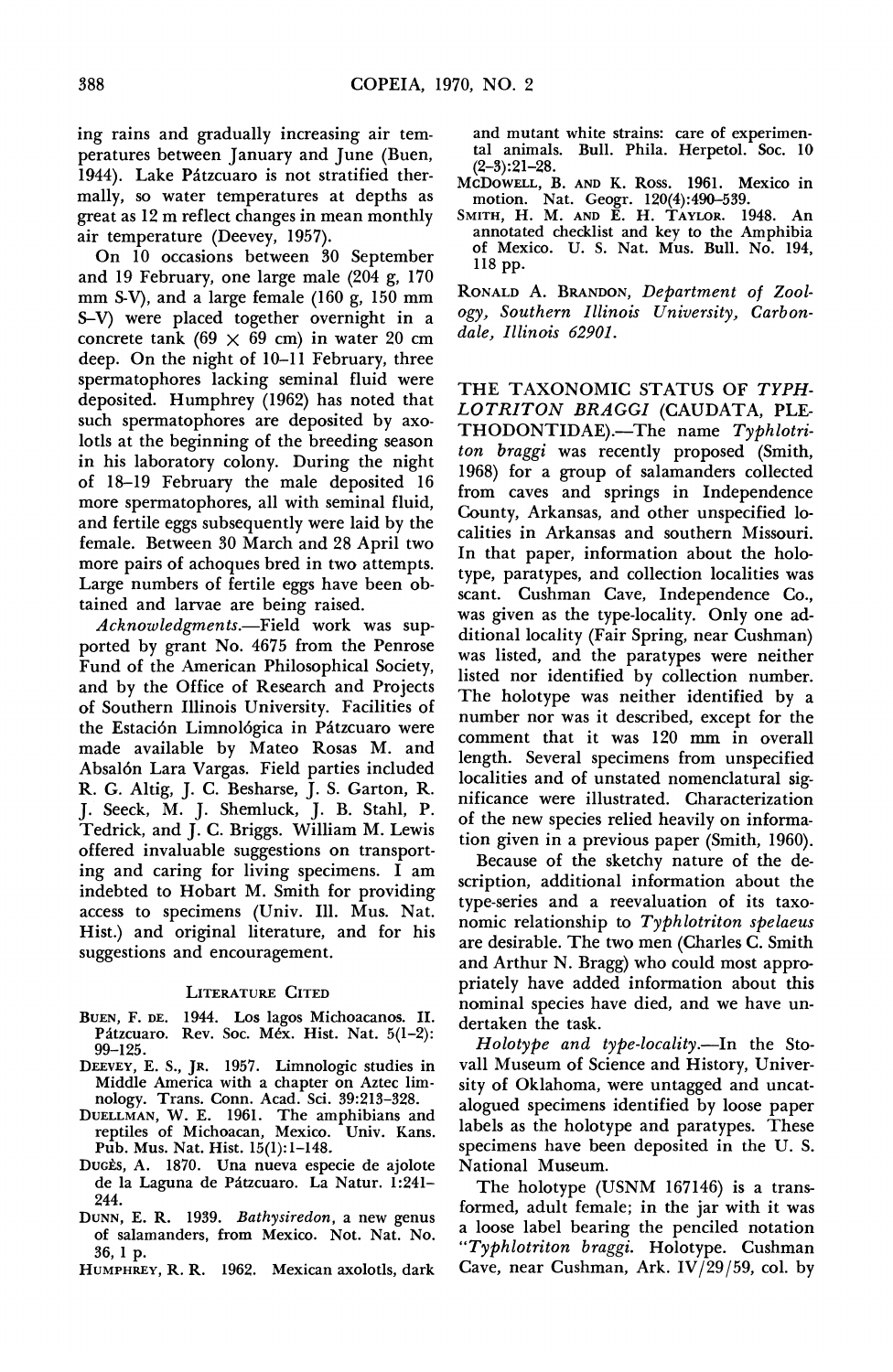

 Fig. 1. Size-frequency distribution of holotype and paratypes of Typhlotriton braggi. Solid cir cles indicate immature larvae of which gonads were examined. Transformed individuals are indi cated by "X"; encircled "X" is the holotype.

 Frank Wise and Chas. C. Smith." This speci men is 60 mm in snout-vent length (tip of snout to posterior angle of vent) and 117 mm in total length. It has 18 trunk vertebrae. The eyes are small and recessed; eyelids completely cover the eyes but are fused together only near the corners. Oviducts are coiled and moderately enlarged, and the ovaries contain many moderately small, but yolking, ova. The specimen appears slightly emaciated or dehydrated.

The statement that the type-locality is  $3\frac{1}{2}$  miles SE of Cushman (Smith, 1968:156) is probably in error. Previously (Smith, 1960: 70-71), Fair Spring was listed as  $3\frac{1}{2}$  miles SE of Cushman, and Cushman Cave as 3 miles W of Cushman. Actually, a large, locally popular cave known by residents of Cushman as Cushman Cave is located  $1\frac{1}{2}$  miles NW of Cushman, matches Smith's (1960:68, 71) de scriptive comments, and is certainly the type locality.

Paratypes.-Following are localities from which paratypes  $(189 \text{ in all})$  of T. braggi were collected, with the museum numbers of the specimens indicated in parentheses. As far as we can determine, these comprise the entire type-series. Six larvae from Bat Cave, Ozark Co., Missouri, and two from "cave at Scout Camp" are in the collection of Smith's material at the University of Oklahoma, but these are not marked as paratypes. The statement (Smith, 1960:157-8) that some paratypes came from southern Missouri may be based on these specimens, or may stem from previous comments by Smith (1960:66, 72) rather than on designated paratypes.

 ARKANSAS: Independence Co., stream below Allen Cave (USNM 167150); Bell Cave (USNM 167149); Cushman Cave (USNM

 167147-167148); stream just below Cushman Cave (USNM 167151-167154); stream below first big spring W of Cushman Cave (USNM 167155); Fair Spring, near Cushman (USNM 167156-167163); a mixed assemblage from the following localities (provenance of indi viduals uncertain) (USNM 167164)—Fair Spring, Glenn Creek spring, Scout Cave, stream below Cushman Cave. Newton Co., John Eddings Cave (USNM 167165). Stone Co., spring W of Mountain View (USNM 167166).

 Three paratypes (one from Cushman Cave, two from Bell Cave) are transformed; the rest are larval and sexually immature. The paratypic juvenile male from Cushman Cave is 49 mm S-V length and 95 mm total length. It resembles juvenile T. spelaeus from south ern and central Missouri. The transformed paratypes from Bell Cave are old adult males (four testis lobes each), 53 and 55 mm S-V length, 104 and 103 mm total length. The eyes are small, recessed, and covered by nearly completely fused eyelids. These two paratypes resemble adult males of T. spelaeus.

 The larval paratypes cover a broad range of body sizes (Fig. 1). Smith (1960, 1968) suggested that some populations or individ uals are neotenic. Brandon (1966) previously evaluated the possibility of neoteny in  $T y ph$  lotriton and found no supporting evidence. There is no evidence of neoteny in any of the paratypic  $T.$  braggi, contrary to Smith's (1960:70) statement that all males over 60 mm total length and females over 80 mm total length appear to be sexually mature. Specimens of these lengths would be about 33 and 44 mm in S-V length (the tail con tributes  $45\%$  of the total length in T. spela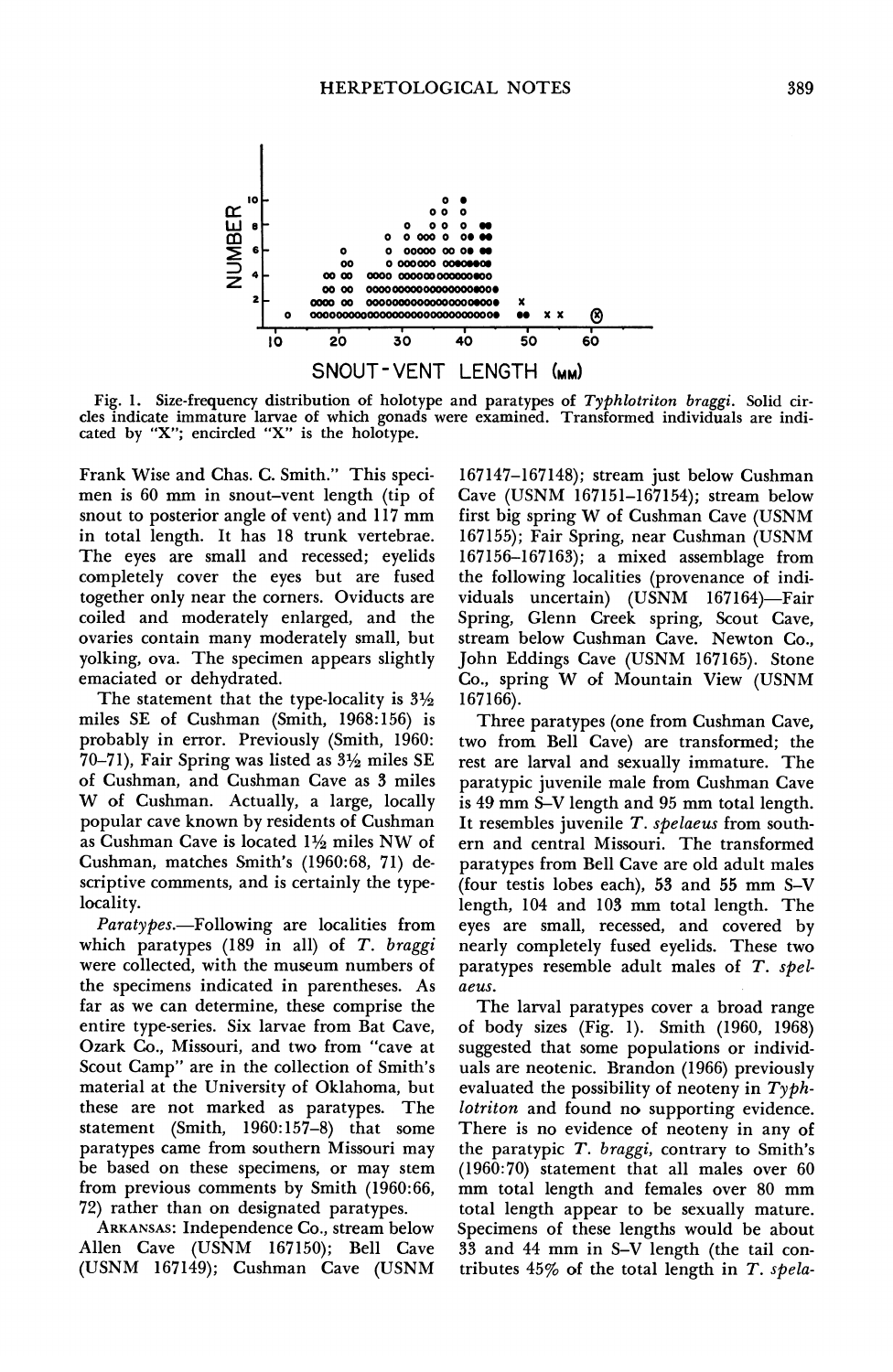eus). Gonads and reproductive tracts of 21 of the largest branchiate paratypes (39-50 mm S-V length) were examined. Eleven of these are immature females, seven are imma ture males, and three are unidentified to sex but are immature. The comment by Smith (1960:71) that large female larvae have ovi ducts filled with eggs suggests that a few individuals at Fair Spring may be neotenic. We have not seen these or similar specimens.

 Compared with larvae in nature a high proportion of paratypes (28%) lack part of the tail. This and comments by Smith (1960, 1968, pers. comm.) suggest that many of the specimens were kept together in captivity for long periods. We can not be sure whether the transformed specimens from Cushman Cave were collected in that condition or were induced to transform in the laboratory (Smith, 1968:156).

A few paratypes are not Typhlotriton. Three from Fair Spring are Eurycea multi plicata and at least four are either Eurycea lucifuga or E. longicauda. Five in the mixed assemblage from eastern Arkansas are E. lucifuga or E. longicauda. Smith (1960:73) found generic identification of larvae diffi cult.

Discussion.-Smith's (1968) diagnosis dis tinguished T. braggi from T. spelaeus by costal groove count, number of grooves be tween adpressed limbs, presence of "light or gans" on some larvae, and presence of well developed, apparently functional eyes in many adults.

 The relationship of costal groove counts and of number of grooves between adpressed limbs to the number of trunk vertebrae, and geographic variation in the number of trunk vertebrae in Typhlotriton have been dis cussed previously (Brandon, 1966). Within T. spelaeus, eastern populations have a lower modal number of trunk vertebrae than west ern populations. Of 38 specimens from Cush man Cave and vicinity examined by radiog raphy, 36 have 17 trunk vertebrae and two have 18. Of 44 specimens from Fair Spring, 41 have 17, and three have 18. Thus, the lowest modal number now known (17) is found at the southeastern edge of the range of T. spelaeus. This trait can not be used to support specific status for these populations.

 Smith (1960:69, 1968:158) described light spots in definite rows on the head and body with small centers which glowed under dim illumination. He called them "light organs,"

 and noted that they do not produce light, but rather reflect it. The light organs are clearly lateral line sensory pits. During 1968 and the spring of 1969, Black examined the lat eral line sensory organs of over 150 living, larval Typhlotriton from Cushman Cave and Fair Spring in Arkansas; from south of Scraper, Cherokee Co., and Locust Grove, Mayes Co., Oklahoma; and from south of Neosho, Newton Co., Missouri. These larvae were isolated for several months and exam ined periodically. For comparison, larvae of Eurycea longicauda melanopleura, E. luci fuga, E. multiplicata, and Ambystoma tigri num mavortium from cave and spring habi tats in Oklahoma were also examined. The lateral line sensory pits of all these larvae reflected light under dim illumination when filled with water or preservatives. The pits appeared identical to the "light organs" shown by Smith (1968:158), and in  $Amby$ stoma and Eurycea they were actually more striking in reflectivity than in Typhlotriton.

 Stone (1964) has discussed the usual se quence of eye degeneration in T. spelaeus. This begins as larvae approach metamorpho sis and continues for some time thereafter. Of the three adult  $T.$  braggi which we have seen, none had well developed eyes that ap peared to be functional. Rather, the eyes resemble those of T. spelaeus of comparable size and maturity. In view of the comments in the literature (Noble and Pope, 1928; Noble, 1931) about the effects of light in modifying eye degeneration in T. spelaeus, the use of eye structure to distinguish T. braggi seems unjustified.

 In summary, we find nothing distinctive about the specimens upon which the name T. braggi is based. We suggest, therefore, that that name be placed in synonymy with T. spelaeus.

## LITERATURE CITED

- BRANDON, R. A. 1966. A reevaluation of the status of the salamander, Typhlotriton nereus Bishop. Copeia 1966(3):555-561.
- NOBLE, G. K. 1931. The biology of the Am phibia. McGraw-Hill Book Čo., Inc., New York.
- AND C. H. POPE. 1928. The effect of light on the eyes, pigmentation, and behavior of the cave salamander, Typhlotriton. Anat. Rec. 41(1):21.
- SMITH, C. C. 1960. Notes on the salamanders of Arkansas. No. 1. Life history of a neo tenic stream-dwelling form. Ark. Acad. Sci. Proc. 13:66-74.

-. 1968. A new Typhlotriton from Ar-